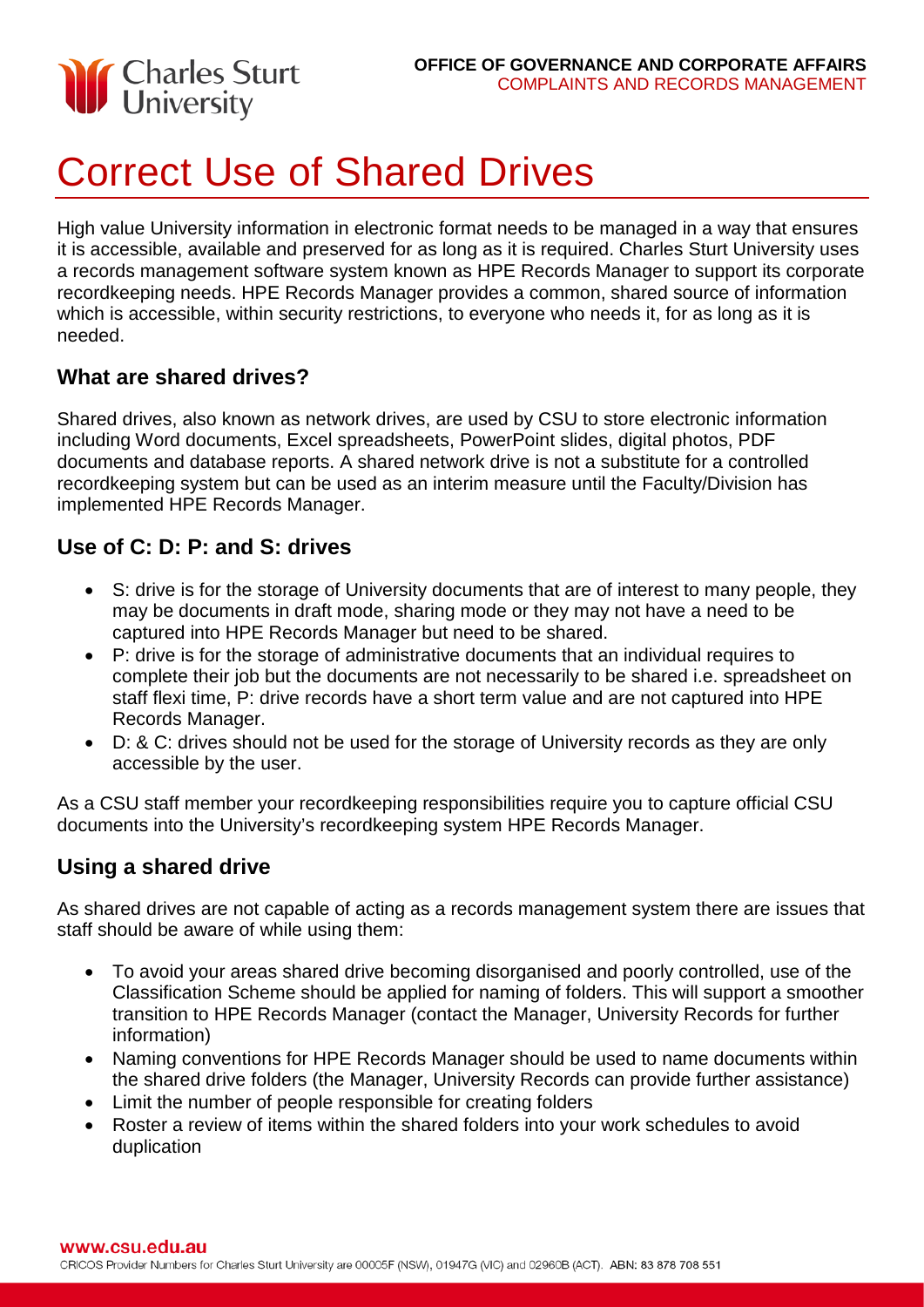• Be aware that information stored in an electronic folder should only be removed or destroyed in a manner described in the University's Records Management Policy

Staff at CSU are responsible for ensuring that all appropriate information is created and captured into approved systems. This helps CSU run efficiently and fulfills its legal obligations to the public and the State. However, not all information we create or receive needs to be kept as a University record. The following advice will help you identify what needs to be captured.

## **What type of information is it?**

Information at CSU can be broken down into two categories:

- **Corporate information** this is the significant information that we could not function without. It is the information that is required to support and provide evidence of business operations, decisions and authorisations and also support future planning.
- **Personal & Reference Information**  this information is also known as short term or ephemeral records, it contains little or no value to the University, today or in the future. Most of the time this information is duplicates or copies of original records.

The following lists provide a guideline of what information belongs in these categories. However, the lists are by no means exhaustive. If you need help identifying what information requires capturing, please contact the Manager, University Records at [records@csu.edu.au](mailto:records@csu.edu.au) 

#### **Corporate information**

- Contracts/agreements
- Committee minutes and agendas
- Policy and procedures
- Official reports
- University publications
- Research data
- Significant drafts
- Some external publications
- Documented decisions/authorisations
- Financial, legal & historical records
- Original student records
- Original staff records

# **Personal and reference information**

- Duplicate copies of original or other records
- Advertising material
- Lunch appointments
- Trivial exchanges e.g. thank you's
- Diaries
- Reference material
- External publications
- Routine or rough drafts
- Copies of staff records